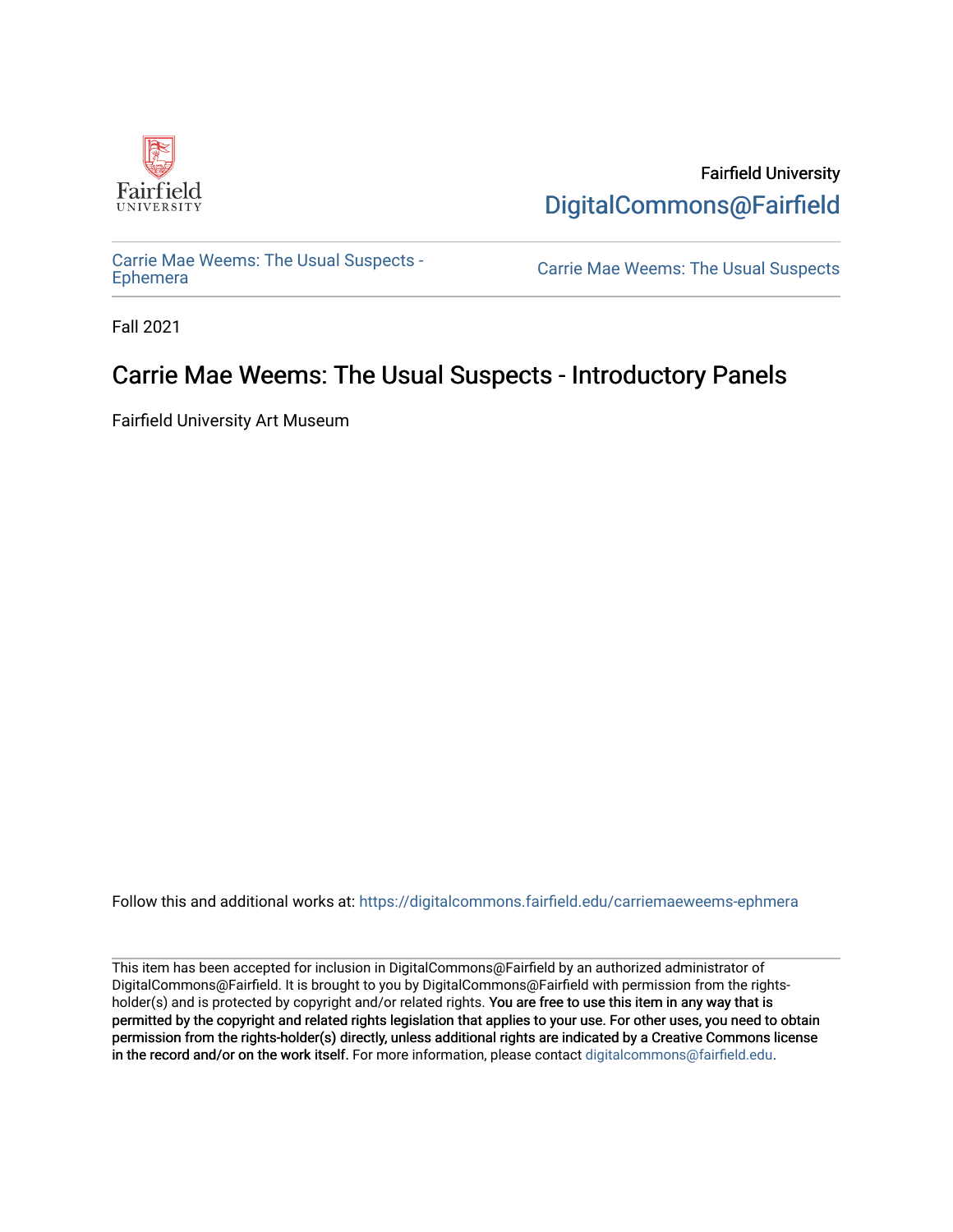Carrie Mae Weems is asking probing questions about humanity, about representation, and about power with these photographic and video works. about power with these photographic and video works.

In *Carrie Mae Weems: The Usual Suspects*, Weems focuses on the humanity denied in recent killings of black men, women, and children by police. She directs our attention to the constructed nature of racial identity—specifically, representations that associate black bodies with criminality. Our imaginings have real—often deadly—outcomes. Blocks of color obscure faces just as our assumptions around race obscure individual humanity. Through a formal language of blurred images, color blocks, stated facts, and meditative narration, Weems directs our attention toward the repeated pattern of judicial inaction—the repeated denials and the repeated lack of acknowledgement.

Much of this work grew out of an exploration of the idea of grace in response to our contemporary moment. Weems draws inspiration from the ancient Greek tragedy Antigone, in which a woman defies prevailing powers to bury her fallen brother. Weems' work commemorates fallen brothers and asks us to probe and seek understanding along with her.

Support for this exhibition is provided by The Winifred and Kevin P. Reilly Jr. Fund with additional support from Annual Exhibition Fund donors. This exhibition is organized by LSU

Museum of Art in collaboration with LSU College of Art + Design, and LSU School of Art.

At the Fairfield University Art Museum, this exhibition is made possible by the generous support of the #UNLOAD Foundation, the Robert and Mercedes Eichholz Foundation and the Aquarion Water Company. The Mary and Eliza Freeman Center for History and Community is a community partner for the museum's programming this fall.















## CARRIE MAE WEEMS *The Usual Suspects*